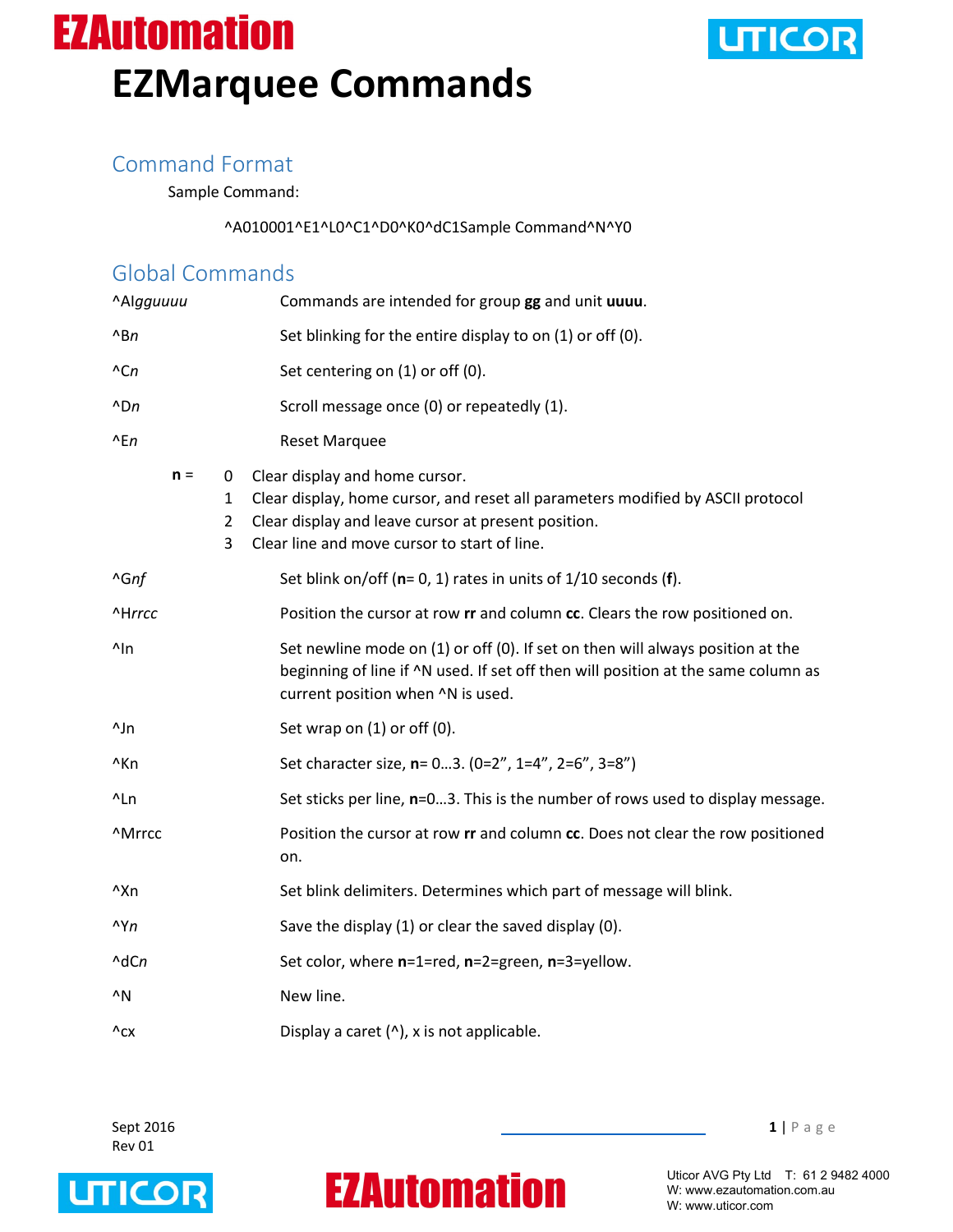## **EZAutomation EZMarquee Commands**



### Ethernet Commands

| $^{\wedge}$ P1L       | Set the attributes to their default settings and mark them as valid.                                                                 |
|-----------------------|--------------------------------------------------------------------------------------------------------------------------------------|
| $\text{P1Z}$          | Set the attributes to their default settings and mark them as invalid.                                                               |
| ^P1Awww.xxx.yyy.zzz   | Set the IP address to www.xxx.yyy.zzz.                                                                                               |
|                       | ^P1Mwww.xxx.yyy.zzz Set the subnet mask to www.xxx.yyy.zzz.                                                                          |
| ^P1Gwww.xxx.yyy.zzz   | Set the gateway address to www.xxx.yyy.zzz.                                                                                          |
| ^P1Nnnnnn             | Set the port umber for the AVG protocol to nnnnn (this parameter default to<br>49999 and does not have to be explicitly set).        |
| ^P1Haa.bb.cc.dd.ee.ff | Set the Mac ID of the unit to aa.bb.cc.dd.ee.ff.                                                                                     |
| ^P1Tnn                | Set the connect timeout time to nn.                                                                                                  |
| $^{\wedge}$ P1Pnn     | Set the poll time to nn.                                                                                                             |
| ^P1innnn              | Set the consuming instance id to nnnn (this parameter defaults to 150 and does<br>not have to be explicitly set).                    |
| ^P1onnnn              | Set the producing instance id to nnnn (this parameter defaults to 100 and does<br>not have to be explicitly set).                    |
| ^P1cnnnn              | Set the base of the Modbus holding register map to nnnn (this parameter<br>defaults to zero and does not have to be explicitly set). |
| ^P1mnnn               | Set the Modbus unit id to nnn (255 to disable Modbus).                                                                               |

#### DeviceNet Commands

| ^P2Annn           | DeviceNet mac id.                                                      |
|-------------------|------------------------------------------------------------------------|
| ^P2Bnnn           | Baud Rate.                                                             |
| ^P2L              | Set the attributes to their default settings and mark them as valid.   |
| AP2Z              | Set the attributes to their default settings and mark them as invalid. |
| $^{\wedge}$ P2Pnn | Poll time.                                                             |
| ^P2Rnnn           | Consumed bytes.                                                        |
| $^{\wedge}$ P2Tnn | Connect timeout time.                                                  |
| $^{\wedge}P2Wn$   | Order.                                                                 |

Sept 2016 **2** | P a g e Rev 01